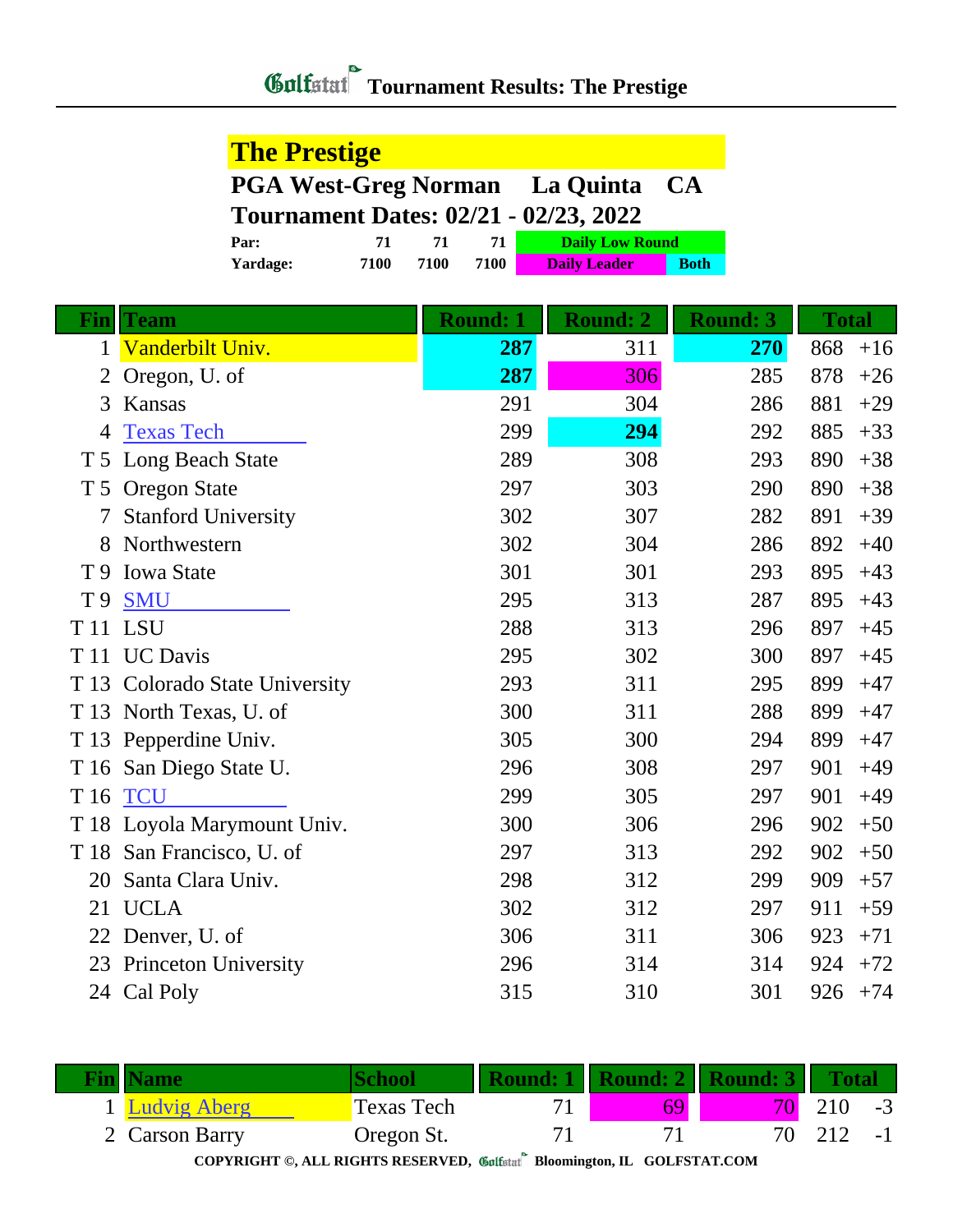| Fin            | <b>Name</b>               | <b>School</b>     | <b>Round: 1</b> | Round: 2 | <b>Round: 3</b> | <b>Total</b> |      |
|----------------|---------------------------|-------------------|-----------------|----------|-----------------|--------------|------|
|                | 3 Reid Davenport          | Vanderbilt        | 69              | 79       | 66              | 214          | $+1$ |
| 4              | Cole Sherwood             | Vanderbilt        | 72              | 75       | 68              | 215          | $+2$ |
| 5              | <b>Thomas Hutchison</b>   | <b>UC</b> Davis   | 73              | 68       | 75              | 216          | $+3$ |
| 6              | Luke Kluver               | Kansas            | 71              | 78       | 68              | 217          | $+4$ |
| T 7            | David Nyfjall             | N'western         | 75              | 76       | 67              | 218          | $+5$ |
| T <sub>7</sub> | Eric Doyle                | Oregon            | 75              | 75       | 68              | 218          | $+5$ |
| T 9            | <b>Callum Bruce</b>       | <b>Kansas</b>     | 76              | 73       | 70              | 219          | $+6$ |
| T 9            | Owen Avrit                | Oregon            | 70              | 79       | 70              | 219          | $+6$ |
| T 9            | <b>Zack Kaneshiro</b>     | SantaClara        | 70              | 74       | 75              | 219          | $+6$ |
|                | T 12 Davis Bryant         | Colo St           | 69              | 77       | 74              | 220          | $+7$ |
|                | T 12 Dylan Menante        | Pepperdine        | 74              | 73       | 73              | 220          | $+7$ |
|                | T 12 Prescott Butler      | <b>SMU</b>        | 71              | 74       | 75              | 220          | $+7$ |
|                | T 12 Vicente Marzilio     | N. Texas          | 72              | 76       | 72              | 220          | $+7$ |
|                | T 16 Gordon Sargent       | Vanderbilt        | 73              | 83       | 65              | 221          | $+8$ |
|                | T 16 Gregory Solhaug      | Oregon            | 70              | 77       | 74              | 221          | $+8$ |
|                | T 16 Harry Hillier        | Kansas            | 77              | 70       | 74              | 221          | $+8$ |
|                | T 16 Michael Thorjbornsen | Stanford          | 72              | 77       | 72              | 221          | $+8$ |
|                | T 16 Puwit Anupansuebsai  | SanDiegoSt        | 76              | 72       | 73              | 221          | $+8$ |
| T 21           | <b>Bryce Kvick</b>        | Long Beach        | 74              | 75       | 73              | 222          | $+9$ |
| T 21           | Jack Ainscough            | Long Beach        | 72              | 78       | 72              | 222          | $+9$ |
| T 21           | Jan Schneider             | <b>TCU</b>        | 76              | 72       | 74              | 222          | $+9$ |
| T 21           | <b>Matthew Anderson</b>   | San Fran          | 74              | 77       | 71              | 222          | $+9$ |
| T 21           | Nicholas Arcement         | <b>LSU</b>        | 73              | 77       | 72              | 222          | $+9$ |
|                | T 21 Riley Lewis          | <b>LMU</b>        | 74              | 79       | 69              | 222          | $+9$ |
|                | T 21 William Huang        | Princeton         | 70              | 75       | 77              | 222          | $+9$ |
|                | T 28 Cohen Trolio         | LSU               | 76              | 73       | 74              | $223 + 10$   |      |
|                | T 28 Lachlan Barker       | <b>Iowa State</b> | 74              | 75       | 74              | $223 + 10$   |      |
|                | T 28 Mateo Fuenmayor      | Oregon St.        | 75              | 73       | 75              | $223 + 10$   |      |
|                | T 28 Matthew Riedel       | Vanderbilt        | 73              | 79       | 71              | $223 + 10$   |      |
|                | T 28 Nate Stember         | Oregon            | 72              | 77       | 74              | $223 + 10$   |      |
|                | T 33 Calum Scott          | <b>Texas Tech</b> | 78              | 75       | 71              | $224 + 11$   |      |
|                | T 33 Eddy Lai             | <b>UCLA</b>       | 77              | 73       | 74              | $224 + 11$   |      |
|                | T 33 Eric McIntosh        | N'western         | 74              | 75       | 75              | $224 + 11$   |      |
|                | T 33 Lucas Carper         | <b>UC</b> Davis   | 76              | 76       | 72              | $224 + 11$   |      |
|                | T 33 Nate Menon           | Stanford          | 78              | 76       | 70              | $224 + 11$   |      |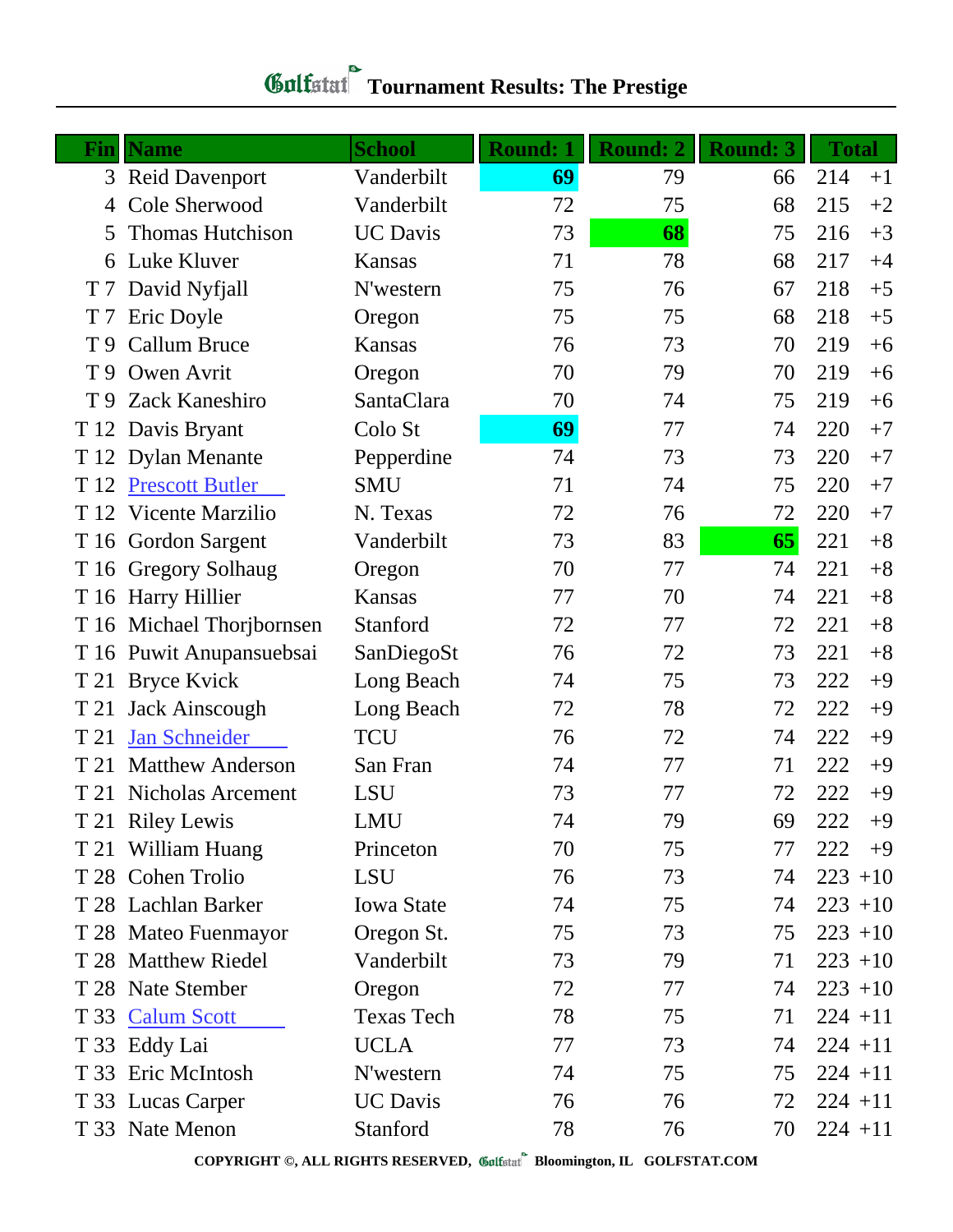| Fin  | <b>Name</b>             | <b>School</b>     | <b>Round: 1</b> | <b>Round: 2</b> | <b>Round: 3</b> | <b>Total</b> |
|------|-------------------------|-------------------|-----------------|-----------------|-----------------|--------------|
|      | T 33 Toby Briggs        | San Fran          | 74              | 77              | 73              | $224 + 11$   |
| T 39 | <b>Gustav Frimodt</b>   | <b>TCU</b>        | 74              | 77              | 74              | $225 + 12$   |
| T 39 | Ian Gilligan            | Long Beach        | 72              | 82              | 71              | $225 + 12$   |
| T 39 | Jake Slocum             | <b>Iowa State</b> | 74              | 77              | 74              | $225 + 12$   |
| T 39 | Josh Hetherington       | <b>Iowa State</b> | 76              | 76              | 73              | $225 + 12$   |
| T 39 | <b>Tucker Allen</b>     | N. Texas          | 74              | 76              | 75              | $225 + 12$   |
|      | T 39 Tyler Schafer      | Long Beach        | 74              | 74              | 77              | $225 + 12$   |
| T 45 | <b>Aymeric Laussot</b>  | <b>TCU</b>        | 75              | 77              | 74              | $226 + 13$   |
|      | T 45 Berk Harvey        | SantaClara        | 76              | 77              | 73              | $226 + 13$   |
| T 45 | Jackson Lake            | Oregon St.        | 75              | 78              | 73              | $226 + 13$   |
|      | T 45 Joey Vrzich        | Pepperdine        | 77              | 77              | 72              | $226 + 13$   |
|      | T 45 Karl Vilips        | Stanford          | 81              | 79              | 66              | $226 + 13$   |
|      | T 45 Ollie Osborne      | <b>SMU</b>        | 79              | 78              | 69              | $226 + 13$   |
|      | T 45 Shea Lague         | SanDiegoSt        | 75              | 80              | 71              | $226 + 13$   |
|      | T 45 Varun Chopra       | N'western         | 75              | 77              | 74              | $226 + 13$   |
|      | T 53 Baron Szeto        | Cal Poly          | 79              | 74              | 74              | $227 + 14$   |
|      | T 53 Connor Gaunt       | <b>LSU</b>        | 70              | 79              | 78              | $227 + 14$   |
|      | T 53 Henry Shimp        | Stanford          | 78              | 75              | 74              | $227 + 14$   |
| T 53 | <b>Kyle Hogan</b>       | <b>Texas Tech</b> | 76              | 74              | 77              | $227 + 14$   |
| T 53 | <b>Nathan Petronzio</b> | <b>SMU</b>        | 74              | 79              | 74              | $227 + 14$   |
| T 53 | <b>Viktor Forslund</b>  | N. Texas          | 78              | 79              | 70              | $227 + 14$   |
| T 59 | <b>Baard Skogen</b>     | <b>Texas Tech</b> | 74              | 79              | 75              | $228 + 15$   |
|      | T 59 Filippo Celli      | <b>TCU</b>        | 74              | 79              | 75              | $228 + 15$   |
|      | T 59 Gavin Cohen        | LMU               | 74              | 76              | 78              | $228 + 15$   |
|      | T 59 Luke Gutschewski   | <b>Iowa State</b> | 83              | 73              | 72              | $228 + 15$   |
|      | T 59 Noah Goodwin       | <b>SMU</b>        | 74              | 82              | 72              | $228 + 15$   |
|      | T 59 Pablo Ereno        | <b>UCLA</b>       | 73              | 79              | 76              | $228 + 15$   |
|      | T 59 Soren Lind         | San Fran          | 76              | 76              | 76              | $228 + 15$   |
|      | T 59 William Mouw       | Pepperdine        | 76              | 77              | 75              | $228 + 15$   |
|      | T 59 Zihao Jin          | SanDiegoSt        | 74              | 77              | 77              | $228 + 15$   |
|      | T 68 Barclay Brown      | Stanford          | 74              | 81              | 74              | $229 + 16$   |
|      | T 68 Davis Cooper       | Kansas            | 71              | 84              | 74              | $229 + 16$   |
|      | T 68 Derek Hitchner     | Pepperdine        | 80              | 73              | 76              | $229 + 16$   |
|      | T 68 Evan Chien         | <b>UCLA</b>       | 75              | 81              | 73              | $229 + 16$   |
|      | T 68 Garrett Barber     | LSU               | 71              | 84              | 74              | $229 + 16$   |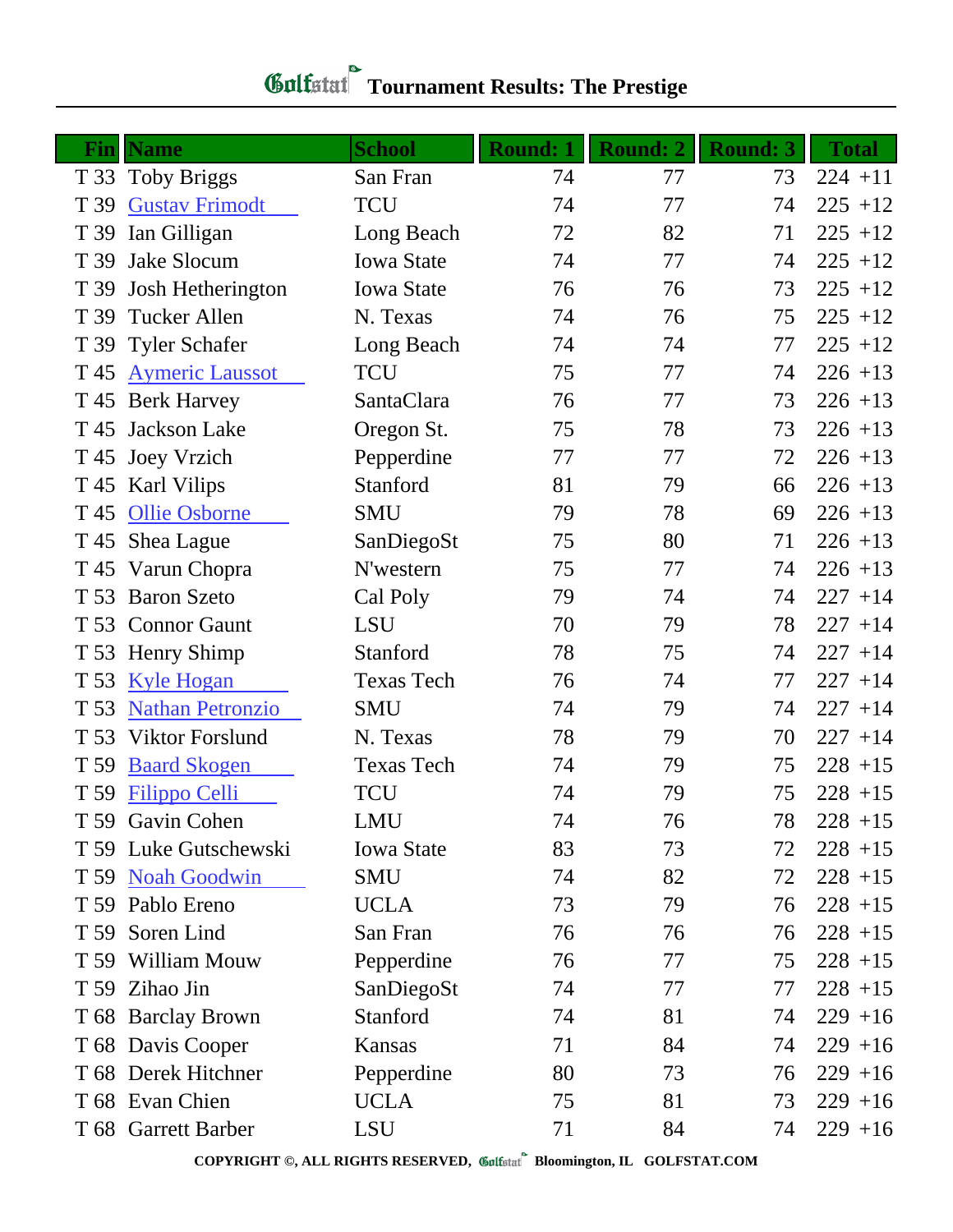| Finl | <b>Name</b>               | <b>School</b>     | <b>Round: 1</b> | Round: 2 | <b>Round: 3</b> | <b>Total</b> |
|------|---------------------------|-------------------|-----------------|----------|-----------------|--------------|
|      | T 68 Gunnar Broin         | Colo St           | 70              | 80       | 79              | $229 + 16$   |
| T 68 | Jackson Solem             | Denver            | 74              | 79       | 76              | $229 + 16$   |
| T 68 | Jacob Westberg            | <b>UC</b> Davis   | 75              | 79       | 75              | $229 + 16$   |
|      | T 68 Steve Sugimoto       | SanDiegoSt        | 71              | 79       | 79              | $229 + 16$   |
| T 77 | Alejandro Gutierrez       | SantaClara        | 77              | 77       | 76              | $230 + 17$   |
|      | T 77 Alv Mueller-Baumgart | <b>UCLA</b>       | 77              | 79       | 74              | $230 + 17$   |
|      | T 77 Caden McMackin       | <b>LMU</b>        | 77              | 77       | 76              | $230 + 17$   |
|      | T 77 Christoffer Palsson  | San Fran          | 73              | 85       | 72              | $230 + 17$   |
|      | T 77 Esteban Missura      | Denver            | 74              | 79       | 77              | $230 + 17$   |
| T 77 | <b>Garrett Martin</b>     | <b>Texas Tech</b> | 78              | 76       | 76              | $230 + 17$   |
| T 77 | Jackson Van Paris         | Vanderbilt        | 77              | 78       | 75              | $230 + 17$   |
| T 77 | <b>Justin Thompson</b>    | <b>SMU</b>        | 76              | 82       | 72              | $230 + 17$   |
|      | T 77 Oscar Teiffel        | Colo St           | 82              | 74       | 74              | $230 + 17$   |
|      | T 86 Cameron Adam         | N'western         | 85              | 76       | 70              | $231 + 18$   |
|      | T 86 Cameron Meeks        | <b>LMU</b>        | 81              | 74       | 76              | $231 + 18$   |
|      | T 86 Isaac Rodea          | Long Beach        | 71              | 81       | 79              | $231 + 18$   |
|      | T 86 Mark Stephens        | <b>UC</b> Davis   | 73              | 80       | 78              | $231 + 18$   |
|      | T 90 Carson Griggs        | Denver            | 79              | 74       | 79              | $232 + 19$   |
|      | T 90 Zach Sokolosky       | Kansas            | 73              | 83       | 76              | $232 + 19$   |
|      | T 92 John Driscoll        | N'western         | 78              | 77       | 78              | $233 + 20$   |
|      | T 92 Nate Vance           | <b>Iowa State</b> | 77              | 81       | 75              | $233 + 20$   |
|      | T 92 Nolan Thoroughgood   | Oregon St.        | 80              | 81       | 72              | $233 + 20$   |
|      | T 92 Sean Wilcox          | N. Texas          | 80              | 80       | 73              | $233 + 20$   |
|      | T 96 Connor Jones         | Colo St           | 78              | 80       | 76              | $234 + 21$   |
|      | T 96 Tony Hendricks       | LMU               | 75              | 84       | 75              | $234 + 21$   |
|      | T 98 Austin Liu           | Cal Poly          | 78              | 82       | 75              | $235 + 22$   |
|      | T 98 Connor Belcastro     | Princeton         | 75              | 80       | 80              | $235 + 22$   |
|      | T 98 Drew Doyle           | LSU               | 74              | 85       | 76              | $235 +22$    |
|      | T 98 Joe Highsmith        | Pepperdine        | 78              | 83       | 74              | $235 + 22$   |
|      | T 98 Lenny Bergsson       | N. Texas          | 76              | 86       | 73              | $235 + 22$   |
|      | T 103 Brady Arnett        | Denver            | 83              | 79       | 74              | $236 + 23$   |
|      | T 103 Guy Waterhouse      | Princeton         | 71              | 80       | 85              | $236 + 23$   |
|      | T 103 Joey Zambri         | Cal Poly          | 77              | 81       | 78              | $236 + 23$   |
|      | T 103 Max Ting            | Princeton         | 81              | 79       | 76              | $236 + 23$   |
|      | T 103 Omar Morales        | <b>UCLA</b>       | 77              | 82       | 77              | $236 + 23$   |